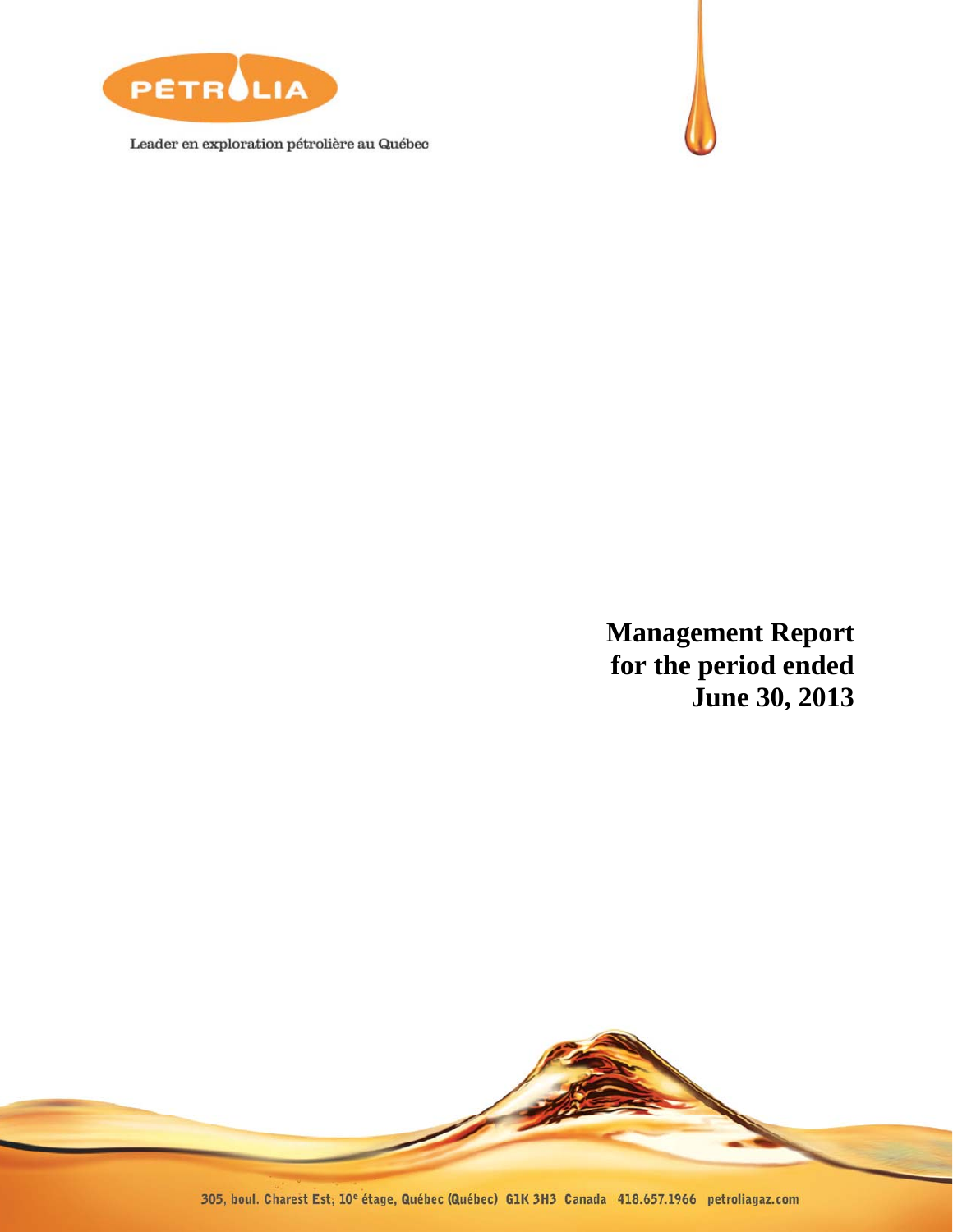# **INTERIM MANAGEMENT REPORT FOR THE THIRD QUARTER ENDED JUNE 30, 2013**

This interim management report has been approved by the Board of Directors. It is an addition and supplement to the quarterly financial statements and should be read in conjunction with them and the audited financial statements for the fiscal year ended September 30, 2012.

This report presents the view of Management on current Company activities and is accompanied by the financial results as at June 30, 2013. It may also cite significant events that occurred after June 30, 2013 and provides an overview of activities planned for the coming months.

The reporting currency is the Canadian dollar (CAD) and all amounts presented in this report are in Canadian dollars.

# **1. DATE**

The effective date of this management report for the period ended June 30 is August 22, 2013.

# **2. INCORPORATION AND MISSION**

Incorporated under Part 1A of the Quebec *Companies Act* and governed by the provisions of the Quebec *Business Corporations Act*, Pétrolia is an oil and gas exploration company. It has been listed on the TSX Venture Exchange since February 16, 2005, under the symbol PEA.

The Company's oil and gas properties are at the exploration stage, and the Company's long-term profitability is tied in part to the cost and success of the exploration programs and subsequent development. The Company has not yet established whether its properties contain economically feasible reserves.

The Company's primary activities are the exploration and development of its oil and gas properties. In order to achieve its objectives, the Company has to form partnerships with other industry stakeholders.

#### **3. FORWARD-LOOKING STATEMENTS**

Some of the statements made in this report may constitute forward-looking statements. Such statements relate to future events or future economic results anticipated by Pétrolia and are therefore subject to known and unknown risks, uncertainties and other factors which may cause actual results, levels of activity and achievements to differ materially from those expressed or implied by such statements. Accordingly, a decision to invest in Pétrolia's shares should at no time be based on these forward-looking statements. Pétrolia disclaims any intention or obligation to update these forward-looking statements.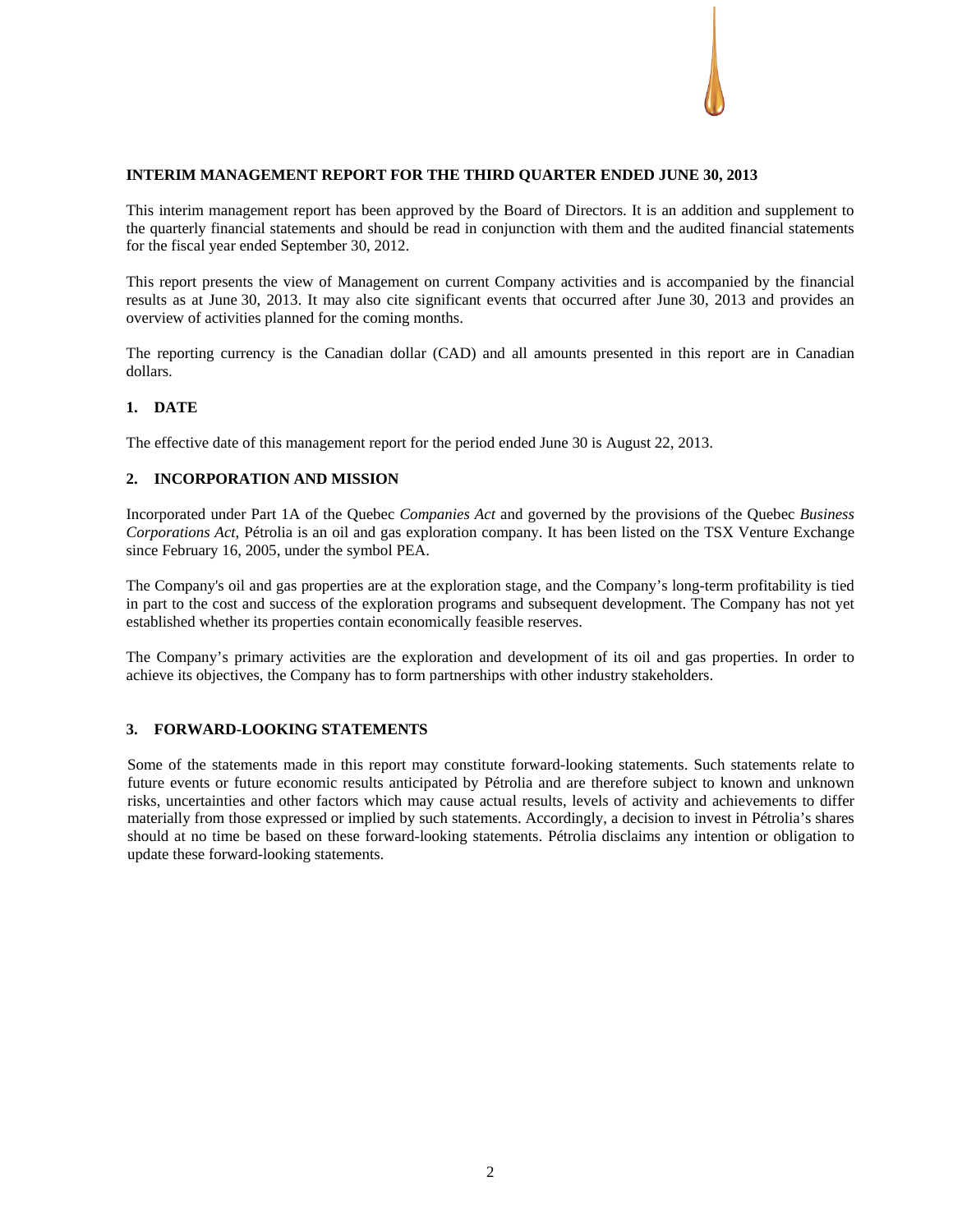# **4. HIGHLIGHTS OF THE THIRD QUARTER ENDED JUNE 30, 2013**

- Pétrolia released the results of the evaluation of resources in place at the Bourque project carried out by Sproule Associates. The firm estimated the volume of wet natural gas initially in place at more than 1 Tcf (press release dated April 10, 2013);
- Pétrolia filed a Superior Court motion against the town of Gaspé related to a bylaw prohibiting the drilling of oil wells in the Haldimand sector (press release dated April 24, 2013);
- Pétrolia and Hydro-Québec reached an agreement in principle to release the terms of their agreement regarding the exploration licences on Anticosti Island (press release dated May 1, 2013);
- The Company entered into and then cancelled an engagement letter related to a private placement (press releases dated May 8 and 21, 2013);
- The Government of Quebec announced a draft regulation respecting water withdrawal and protection (press release dated May 23, 2013);
- Pétrolia announced positive results of core analyses from the Macasty Formation taken in 2011 on Anticosti Island (press release dated July 11, 2013);
- Pétrolia announced and completed a private placement of \$1 million (press releases dated June 19 and July 10, 2013);
- The Company acquired licences in the Gaspé Peninsula and signed a partnership agreement with Saint-Aubin Énergie S.A.S, a subsidiary of Maurel & Prom and MPI (press release dated July 19, 2013);
- The Company repaid \$2,179,380 of its bank debt.

# **5. STRATEGY AND OUTLOOK**

The Company's objective is to discover marketable oil resources and put them into production as quickly as possible, with the goal of becoming profitable. In the pursuit of this mission, the Company never loses sight of the importance of the safety of individuals, environmental protection and community relations. Pétrolia achieves this objective by holding rights over promising licences and signing agreements with partners with the necessary technical and financial expertise. The Company installs wells according to scientific and technical principles, relying on best industry practices for its drilling activities. It also pays particular attention to community relations and the local socio-economic context in which it operates.

Pétrolia prides itself on being a responsible Quebec oil and gas company whose goal is to produce oil to meet a significant portion of Quebec's energy needs.

#### **6. LICENCES AND PARTNERSHIPS**

On July 19, 2013, Pétrolia announced that it had reached a 50/50 partnership agreement with Saint-Aubin Énergie S.A.S., a joint investment vehicle of Maurel & Prom and MPI, to develop 13 oil and gas exploration licences acquired from Gastem in the Gaspé Peninsula, totalling 1,892 km2. The partners also indicated that they are continuing discussions to extend their collaboration to other areas in Quebec where Pétrolia has interests. The partners agreed that Pétrolia will be responsible for carrying out the work.

The head offices of Maurel & Prom and MPI are in Paris. The two companies have a combined market capitalization of €1.8 billion. They are active in the field of onshore and offshore oil and gas production in ten countries on four continents. Their management teams are comprised of professionals with strong track records in the oil and gas industry.

The acquisition boosts Pétrolia's interests in Quebec to nearly  $16,000 \text{ km}^2$ , representing 22% of the Quebec territory under lease.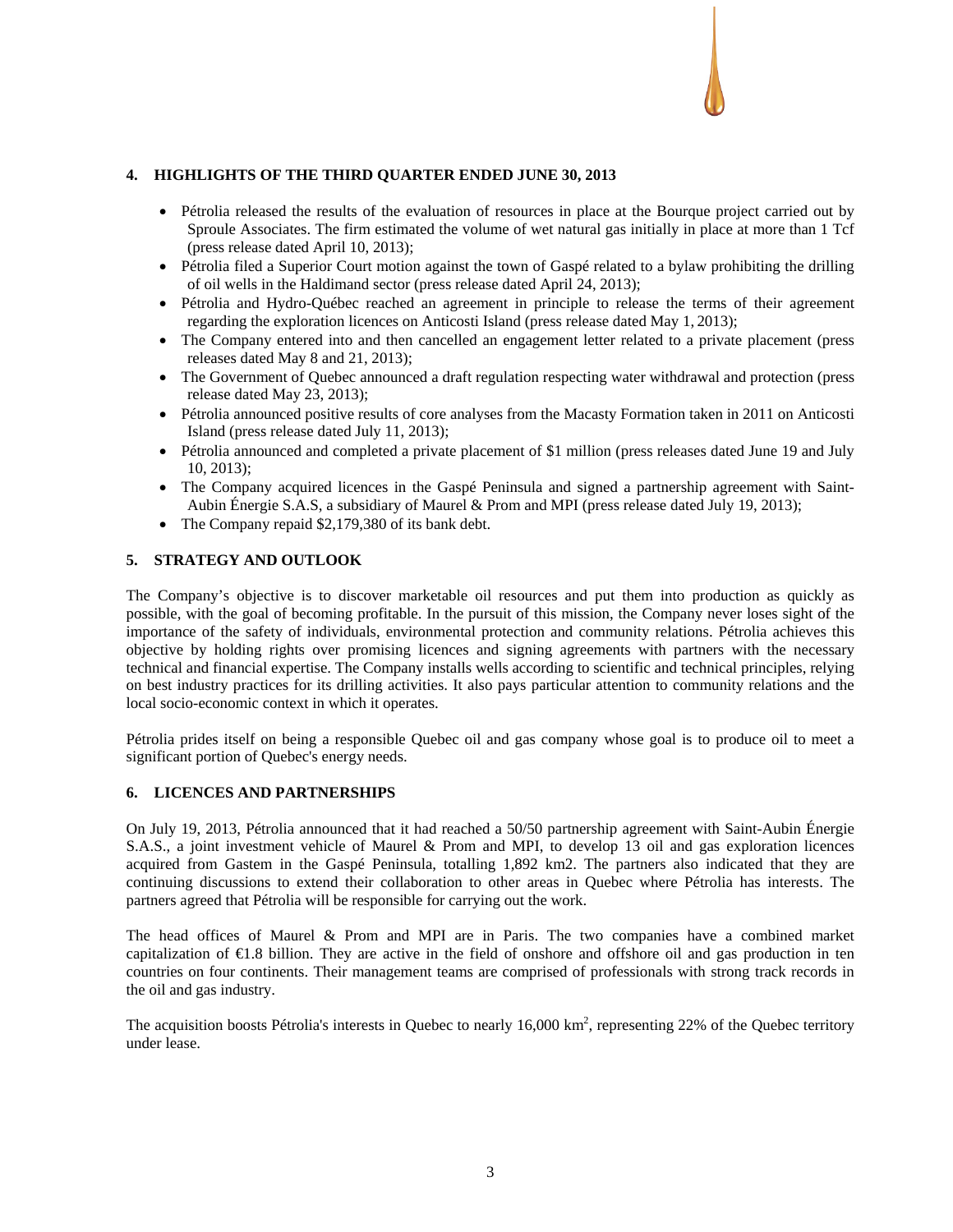

The following map shows the areas in which Pétrolia hold interests, as well as those covered by the three partnership agreements entered into by Pétrolia.

# **7. PROJECTS AND WORK**

# **7.1. Haldimand property**

Discovered in 2006, the Haldimand property is located on the peninsula of the same name on the outskirts of the town of Gaspé. An independent expert placed the best estimate (P50) of the resources initially in place at nearly 70 million barrels and the best estimate (P50) of the potentially recoverable (contingent) light oil at 7.7 million barrels.

# **Objectives**

Putting the Haldimand deposit into production is a priority for the Company and may be one of the keys to oil and gas development in the Gaspé. Of all of Pétrolia's projects, Haldimand is the closest to production.

#### **Work**

A better understanding of the Haldimand reservoir and its production mechanism has been acquired through lab and field studies and analyses. The reservoir is made up of York River Formation sandstone intersected by a network of natural fractures that allow oil to flow freely. Pétrolia's work indicates that horizontal drilling will make it possible to intercept the most natural factures, which should ensure production without the need for fracturing.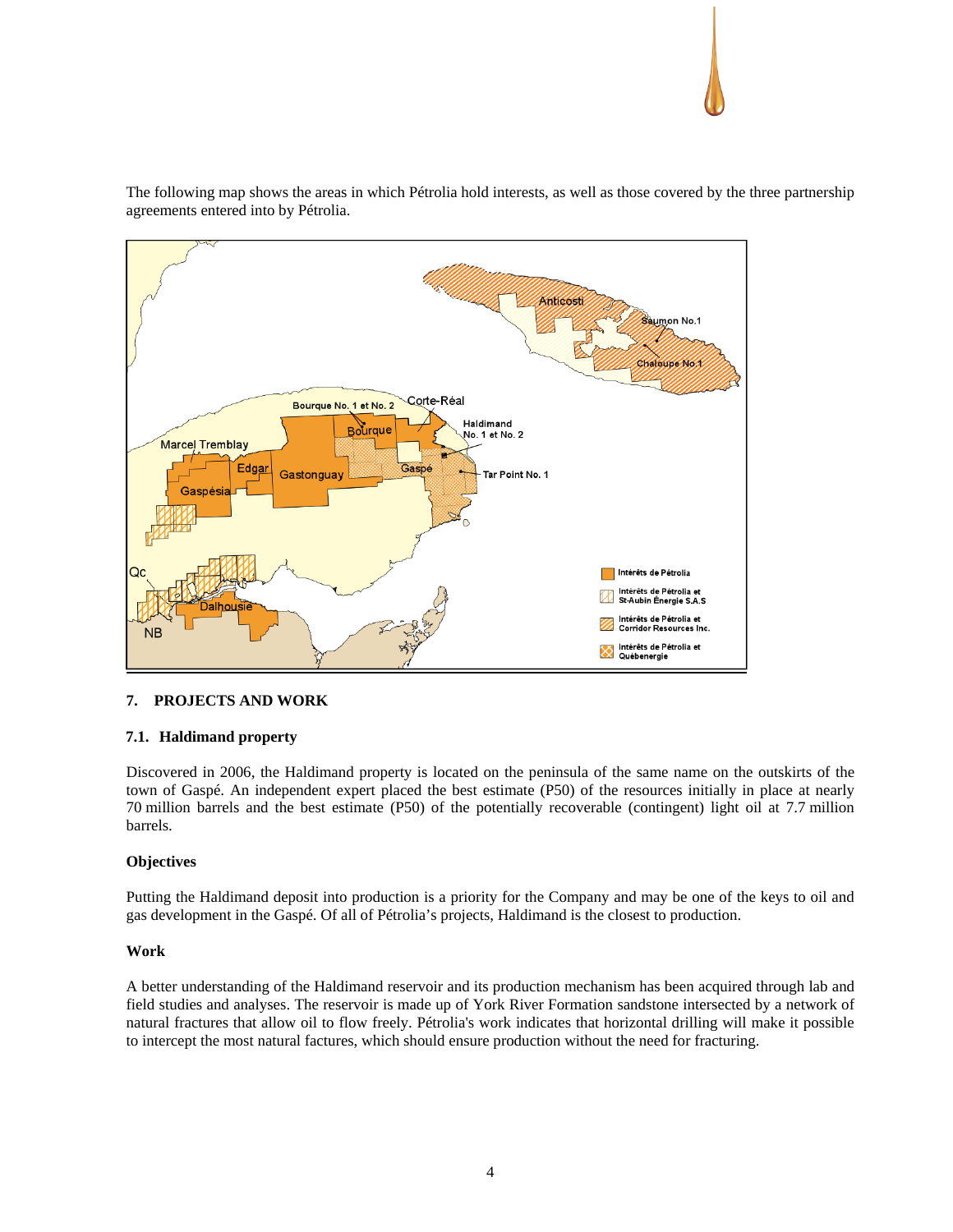

Preparatory work for drilling at Haldimand 4 was completed in fall 2012. Drilling at Haldimand 4 was temporarily suspended following the adoption of a municipal bylaw in Gaspé.

At the start of the third quarter, on the basis of the legal opinion it obtained, Pétrolia filed a motion for declaratory judgment with the Superior Court. Pétrolia resorted to court action to resolve the dispute after the waiting period, when no alternative solution for protecting Pétrolia's rights was identified.

On May 29, 2013, the Government published a draft regulation respecting water withdrawal and protection. The draft has been published for consultation and is expected to enter into force by the end of the next quarter. Since drilling on Haldimand 4 was undertaken in accordance with industry standards and complies with the provisions of the draft regulation, the regulation's entry into force will not compromise the continuation of the planned work. Application of the regulation will render the bylaw adopted by the town of Gaspé inoperative, as the *Environment Quality Act* stipulates that municipalities cannot regulate an area covered by regulation under the Act. A decision to continue drilling will be made by the end of 2013.

Pétrolia has launched a website dedicated to the Haldimand project, allowing visitors to obtain information about the project and monitor its development: haldimand.petroliagaz.com.

#### **Environmental studies and work**

The Company is developing a scientific and environmental monitoring information acquisition program.

Pétrolia is working with scientists at Quebec universities. Professor René Lefebvre and his team at the INRS Eau, Terre, Environnement center have developed a program to acquire specific knowledge about the effect of the work on the physical environment. Launched in November 2011, the program will run for five years. Results of this work will be made public on a regular basis. Additional information will be available on Pétrolia's website.

Note that the draft regulation on water protection mentioned earlier stipulates that hydrogeological studies must be conducted. Although the draft regulation will not be retroactive, Pétrolia's decision to carry out the study is both wise and forward-thinking. In the case of Haldimand in particular, the Government has indicated that it wishes to conduct the study itself. Pétrolia agreed to the request from the Ministère du Développement durable, de l'Environnement, de la Faune et des Parcs (MDDEFP) to provide it with the data collected to date.

Pétrolia is very proud of the innovative and promising relationship it has developed with Quebec's universities from the earliest stages of its activities, as well as the universities' involvement with industry stakeholders.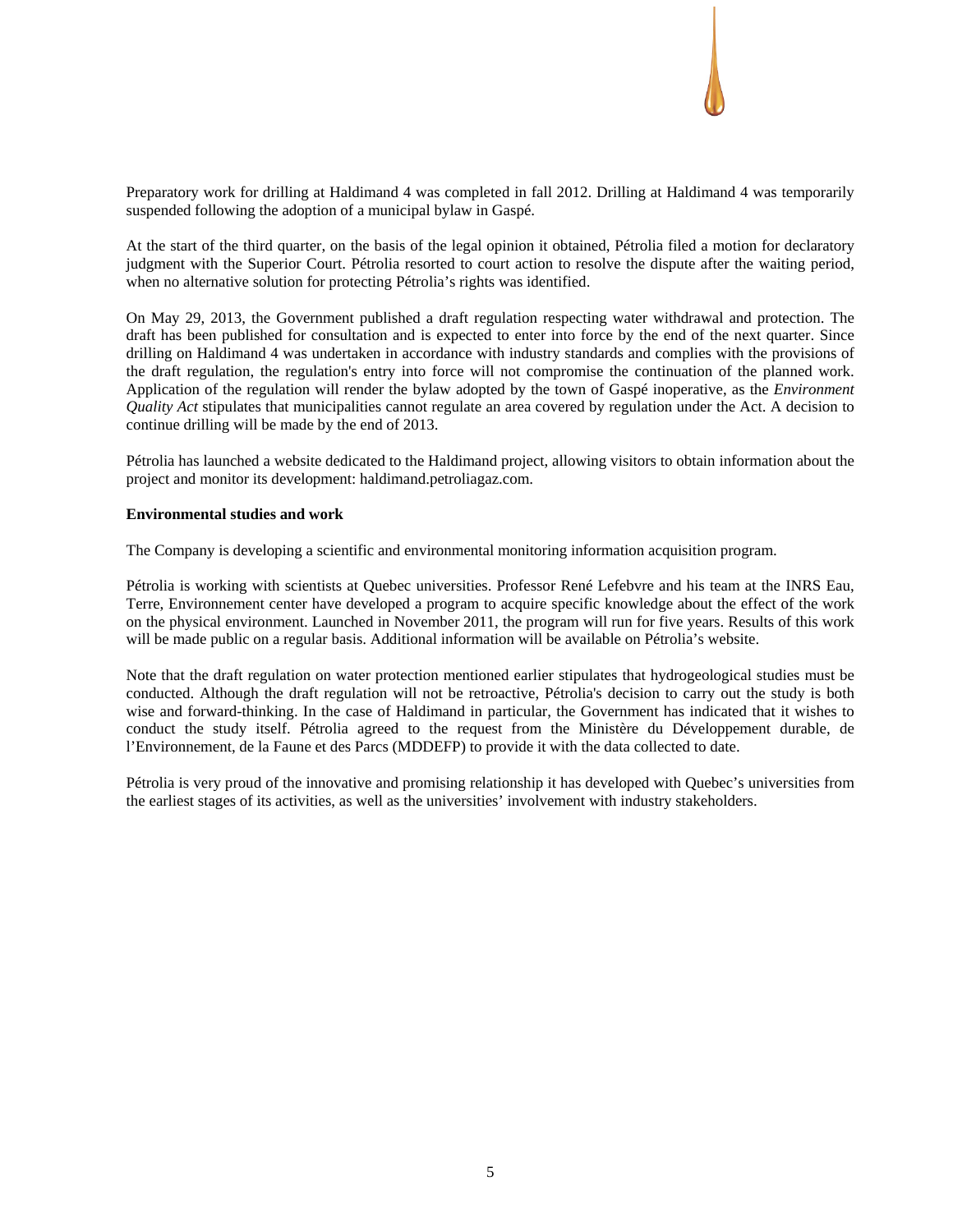#### **7.2. Bourque project**

The Bourque property is located 30 km east of the town of Murdochville and is very important to Pétrolia. In April 2013, following an analysis of the results of the 2012 drilling campaign by the independent firm Sproule, the volume of wet natural gas initially in place in four prospective zones located in the same geological formation was estimated at over one trillion cubic feet (1 Tcf) (press release dated April 10, 2013). The potential of this discovery increases the interest in Pétrolia's other licences in the Gaspé, where similar geological conditions exist.

During the last quarter, Pétrolia continued to develop a work program based on Sproule's recommendations. The purpose of the production tests is to identify the production characteristics of the Forillon Formation and better determine the resources in place and potentially recoverable volumes. This work program will be carried out when equipments necessary for the realization of the program will be available in Quebec.

#### **Objectives**

In April 2013, confirmation of the commercial potential for natural gas, condensate and oil in the naturally fractured zone made it possible to identify a new exploration target for this project.

Aside from the commercial potential of the project to Pétrolia, hydrocarbon production in this region would promote substantial economic development associated with raw material processing and the introduction of new industries to the Gaspé Peninsula.

#### **Drilling work**

The drilling work completed during the second quarter identified four prospects in the Forillon Formation, which are conventional low permeability carbonate reservoirs (tight gas carbonate reservoirs). The results for each of the prospects are provided in the table below.

# **Bourque project (1,2) Gross unrisked undiscovered gas initially in place Estimated by Sproule International Limited As at March 31, 2013**

| <b>Prospect</b>        | <b>Formation</b> | <b>Gas</b> (Bcf) <sup>(2,3)</sup> |            |                      |            |  |  |  |
|------------------------|------------------|-----------------------------------|------------|----------------------|------------|--|--|--|
|                        |                  | Low $(4)$                         | Best $(5)$ | <b>High</b> $^{(6)}$ | Mean $(7)$ |  |  |  |
|                        |                  | (P90)                             | (P50)      | (P10)                |            |  |  |  |
| Bourque North          | Forillon         | 125                               | 367        | 1,099                | 524        |  |  |  |
| <b>Bourque Central</b> | Forillon         | 33                                | 118        | 433                  | 194        |  |  |  |
| Bourque South          | Forillon         | 63                                | 165        | 452                  | 221        |  |  |  |
| Bourque 2 Area         | Forillon         | 26                                | 75         | 207                  | 102        |  |  |  |
| Total $(8)$            |                  |                                   |            |                      | 1,041      |  |  |  |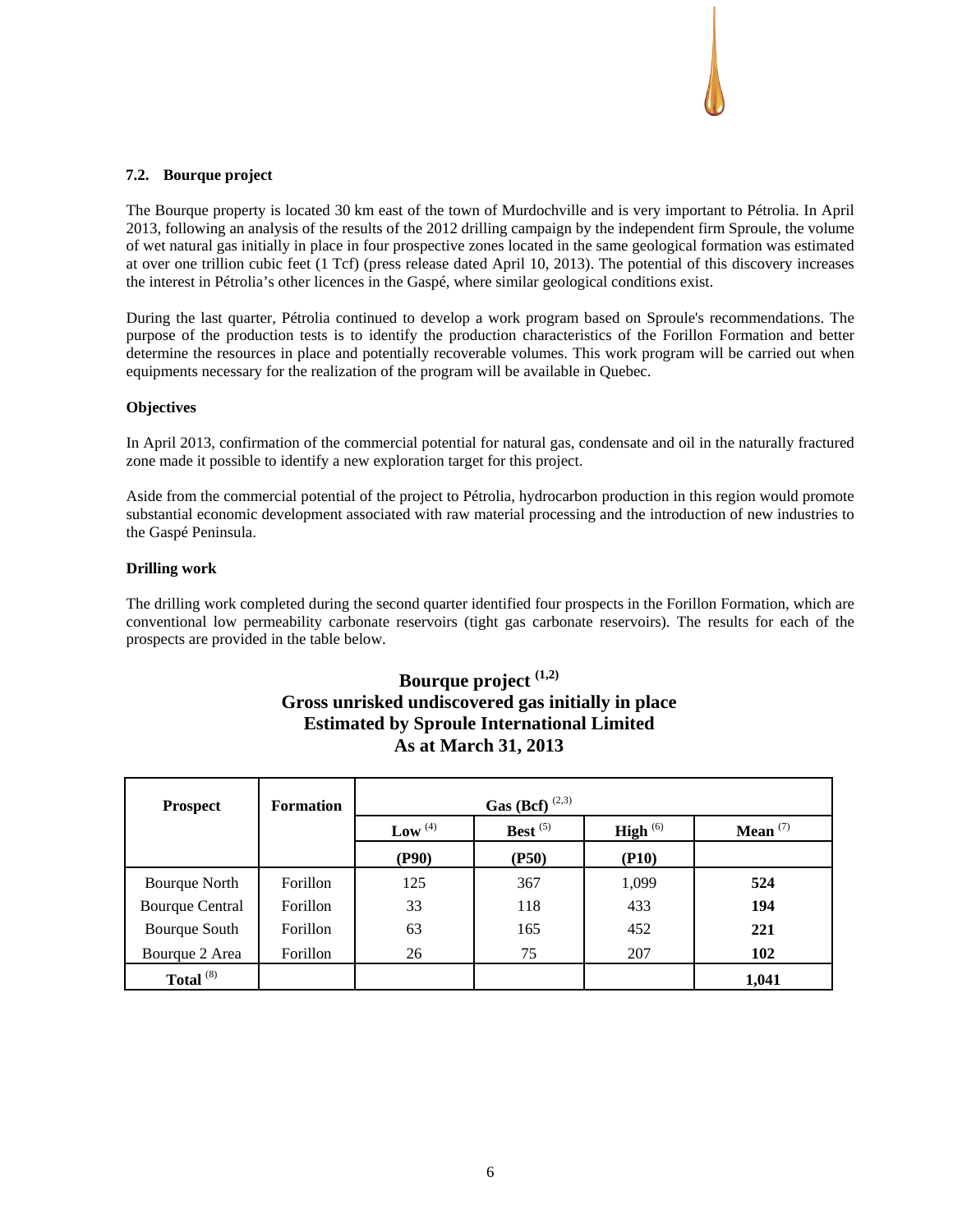

1. Undiscovered hydrocarbons initially in place (equivalent to undiscovered resource) is the quantity of hydrocarbons estimated, at a given date, to be contained in an accumulation that remains to be discovered. The recoverable portion of hydrocarbons initially in place and not discovered is described as "prospective resource" and the rest as unrecoverable. Only volumes in place are presented here, since no development project aiming at recovering undiscovered hydrocarbons has been defined. **There is no certainty that any portion of the undiscovered resources, irrespective of risk, will be discovered and, if discovered, there is no certainty that they will be developed and, if developed, there is no certainty as to when such development will or will not take place and whether this development will be commercially viable for any portion of these resources.** 

2. The estimated volume of undiscovered unrisked hydrocarbons is a raw estimate (100% of the whole project); no adjustment has been made to take into account the shares of interests over the territory covered by the estimate and before deduction of any royalty. **Pétrolia holds a 99% interest and the portion pertaining to it must be reduced accordingly.** 

3. Bcf means billion cubic feet.

4. The low estimate is considered a conservative estimate of the quantity actually in place. If probabilistic methods are used, there should be at least a 90 percent probability (P90) that the quantities actually in place will equal or exceed the low estimate.

5. The best estimate is considered the best estimate of the quantity actually in place. If probabilistic methods are used, it is equally likely that the quantity actually in place will be greater or less than the best estimate and there should be at least a 50% probability (P50) that the quantities actually in place will equal or exceed the best estimate.

6. The high estimate is considered an optimistic estimate of the quantity actually in place. If probabilistic methods are used, there should be at least a 10 percent probability (P10) that the quantities actually in place will equal or exceed the high estimate.

7. Statistical aggregation is the process of probabilistically aggregating distributions that represent estimates of resource quantities at a reservoir, prospect or portfolio level. Arithmetic summation and statistical aggregation of the means are methods that yield similar results. From a statistical standpoint, arithmetic summation of low, best and high estimates is not appropriate. Both the arithmetic and statistical summation of the unrisked prospects may be misleading, because they assume success for each of the prospect entities. The chances of this occurring are extremely unlikely. Actual recovery will likely be less and may be significantly less, or even zero.

8. Volumes may not balance due to rounding.

Pétrolia has launched a website dedicated to the Bourque project, allowing visitors to obtain information about the project and monitor its development: bourque.petroliagaz.com.

#### **7.3. Anticosti project**

#### **Hydrocarbon source rock**

Source rock oil has become the main objective on Anticosti Island due to its immense potential. In 2011, Pétrolia disclosed the estimate of oil resources in place in the Macasty shale provided by Sproule Associates Limited of Calgary. The estimate, produced in accordance with the definitions of reserves and resources given in the Canadian Oil and Gas Evaluation Handbook (COGEH) and National Instrument 51-101, placed the best estimate of the total volume of hydrocarbons initially in place in the holdings in which Pétrolia has interests at 30.9 billion barrels of oil equivalent.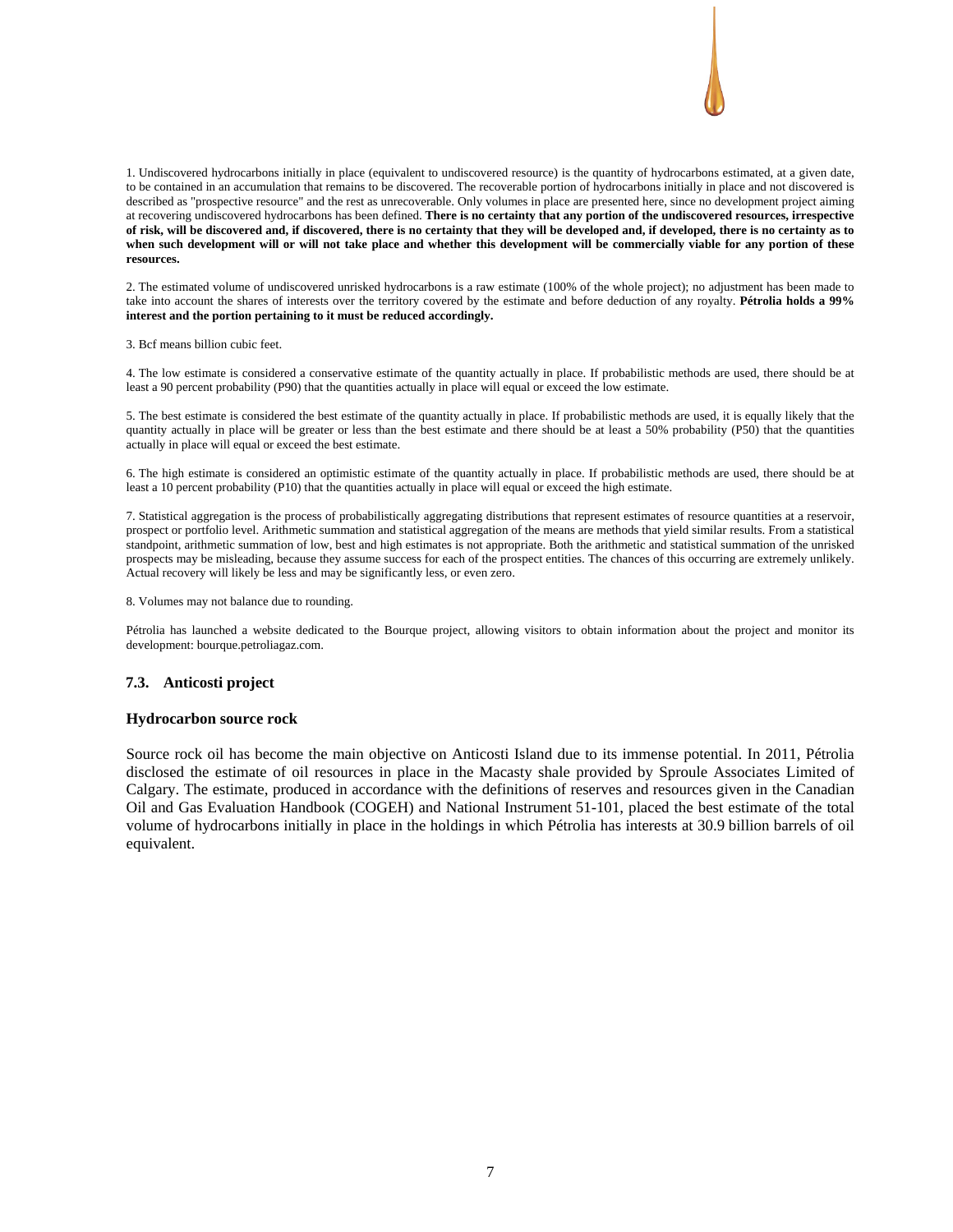#### **Work**

In 2012, the partners completed a campaign involving three exploration coreholes to better evaluate the source rock potential of the Macasty Formation on Anticosti Island. Three cores were taken, all from the western part of the island.

Pétrolia (and its partner) announced the results of analyses of the cores taken in 2012, as well as samples from 14 older wells spread across Anticosti Island. The analyses covered thermal maturity (Rock Eval), hydrocarbon concentrations present in the rock  $(S_1)$ , petrophysical parameters and mineralogy (press release dated July 11, 2013). The thermal maturity study was conducted by Rudolf Bertrand (Ph.D.), while the other analyses were performed by Weatherford and TerraTek Labs. The results are better than those used by Sproule in its 2011 resource assessment.

The main results obtained are as follows:

- Impressive average values for total organic carbon (TOC) of nearly 4.0% over the whole thickness of the Macasty Formation (higher than the Utica Formation in Ohio);
- The hydrocarbon concentrations present in the rock indicate favourable potential for hydrocarbon production, i.e. 4.48 mg/g at Princeton Lake, 3.20 mg/g at Highcliff and 2.21 mg/g at Oil River; and
- The thermal maturity characterization confirms that the Macasty Formation present in Pétrolia's holdings and those in which it has an interest lie within the oil window.

The results of the petrophysical and mineralogy analyses are provided in the two tables below.

|                               | Princeton Lake 2012<br>(Thickness 91.5 m) |          | Highcliff 2012<br>(Thickness 57 m) |          | Oil River 2012<br>(Thickness 29 m) |          | Chaloupe No.1<br>(Thickness 41 m) |          |
|-------------------------------|-------------------------------------------|----------|------------------------------------|----------|------------------------------------|----------|-----------------------------------|----------|
|                               | Mean                                      | Maximum  | Mean                               | Maximum  | Mean                               | Maximum  | Mean                              | Maximum  |
| Hydrocarbon<br>saturation (%) | 3.30                                      | 4.88     | 4.01                               | 6.07     | 2.11                               | 2.72     | 2.23                              | 2.70     |
| Effective porosity<br>$(\%)$  | 3.67                                      | 5.23     | 4.80                               | 6.93     | 3.09                               | 4.42     | 2.68                              | 3.51     |
| Permeability (mD)             | 0.000138                                  | 0.000280 | 0.000167                           | 0.000263 | 0.000110                           | 0.000178 | 0.000075                          | 0.000081 |

# **Porosity and permeability**

#### **Mineralogy**

|                       |                   | Pétrolia Princeton Lake 2012<br>(Thickness 91.5 m) | Pétrolia Highcliff 2012<br>(Thickness 57 m) | Pétrolia - Oil River 2012<br>(Thickness 29 m) |
|-----------------------|-------------------|----------------------------------------------------|---------------------------------------------|-----------------------------------------------|
|                       |                   | Mean                                               | Mean                                        | Mean                                          |
| Clay minerals $(\%)$  |                   | 28.4                                               | 31.2                                        | 29.6                                          |
| Non-clay minerals (%) |                   | 71.6                                               | 68.7                                        | 70.4                                          |
| including:            | Ouartz $(\%)$     | 36.3                                               | 38.6                                        | 35.9                                          |
|                       | Carbonates $(\%)$ | 21.5                                               | 16.6                                        | 19.8                                          |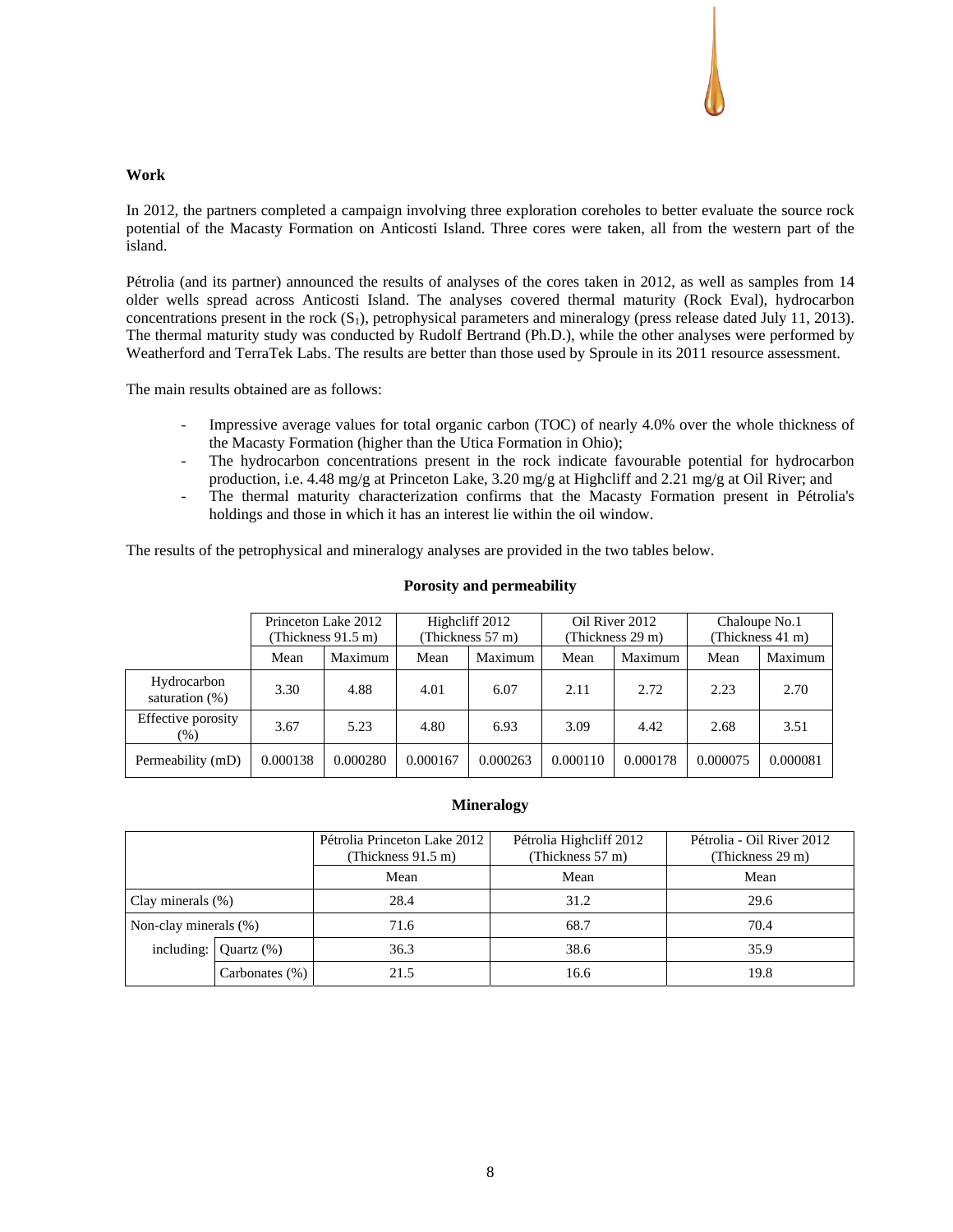Pétrolia believes these results confirm the conservative nature of the resource estimates released in 2011.

The new data will aid in advancing the next stage of exploration and in positioning oil wells.

#### **Environmental studies**

The Company is also developing a scientific and environmental monitoring information acquisition program. In keeping with its desire to respect the environment and invest in research, Pétrolia has undertaken a hydrogeological study similar to the one on the Haldimand Peninsula and is participating in a research chair on white-tailed deer.

#### **8. Other properties**

Over the next few months, Pétrolia and Maurel & Prom's technical teams will work to develop a new exploration program for the licences acquired in the Gaspé Peninsula, covering an area of 1,892 km<sup>2</sup>. Pétrolia will be responsible for carrying out the work.

Results of drilling on the Bourque project led the Company to revise all of the data regarding its Gaspé Peninsula holdings. The purpose of the revision is to identify the most favourable zones for discoveries similar to those of the Bourque project. This work will make it possible to develop a field work program. An implementation date has not yet been set for this program.

#### **9. Operating results and cash position**

For the third quarter, the Company's income consisted of interest income from cash of \$9,794, compared with \$46,848 for the same period of 2012, as well as project management income of \$21,894 and rental income of \$2,994, compared with \$444 and \$3,138 respectively for the same quarter of 2012.

During the quarter, the Company financed its tax credits receivable for the 2012 fiscal year by way of debt in the amount of \$2,179,380.

As at June 30, 2013, the Company had cash and cash equivalents of \$1,205,801, a decrease of \$9,036,461 since September 30, 2012. The Company spent \$14,187,473 on exploration and evaluation assets and \$3,076,605 on its administrative activities.

As at June 30, 2013, working capital stood at \$9,099,407. The Company's financial needs may be met in a number of ways in the future, including but not limited to the issuance of new debt or equity instruments, additional costcutting measures and/or the introduction of new partners.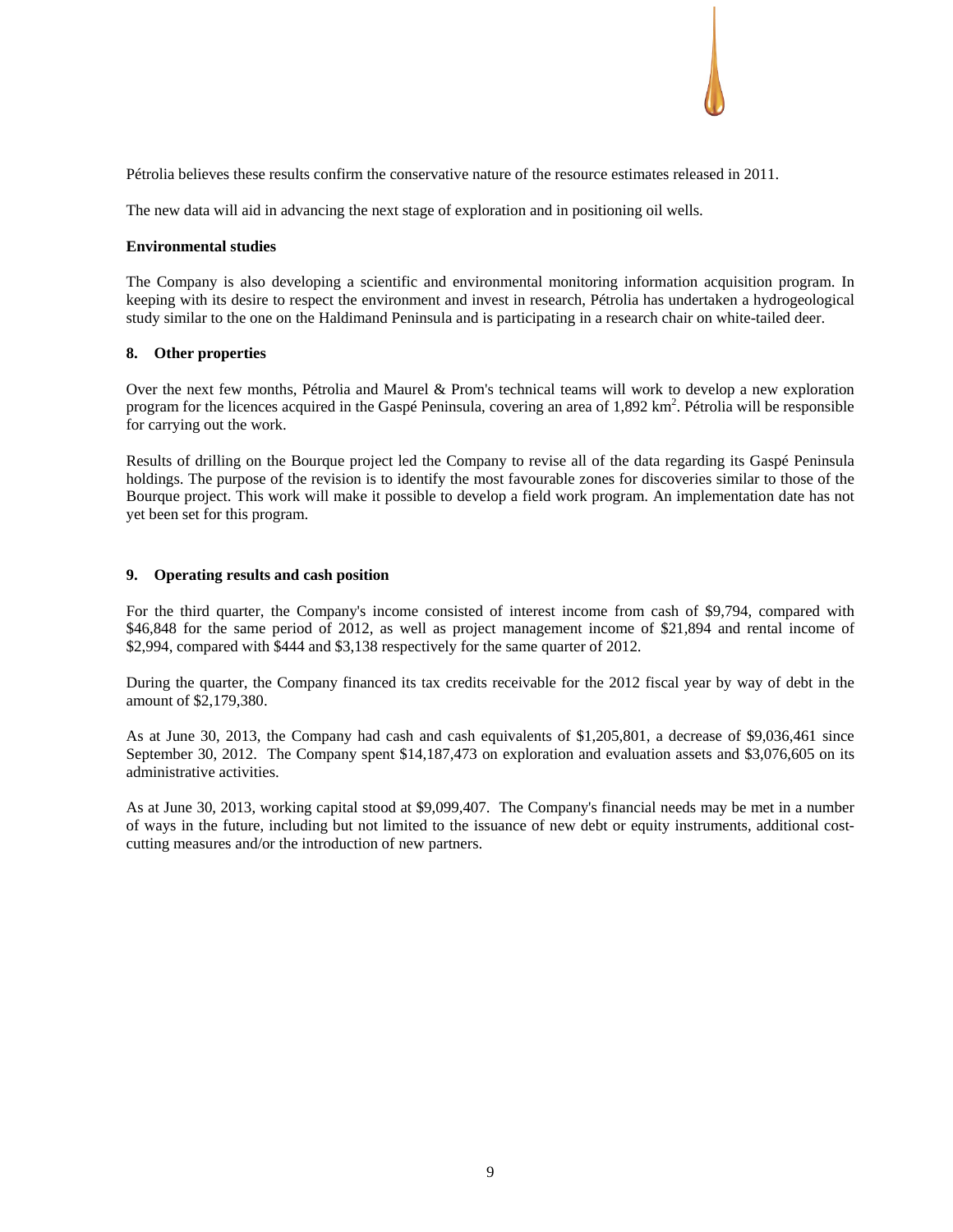#### **Analysis of operating and administrative expenses**

Operating and administrative expenses dropped by \$206,800 in the third quarter, mainly due to the cost of nonrecurring activities undertaken in the third quarter of 2012, as well as a decrease in salaries and benefits.

The main differences in the operating and administrative expenses for the third quarter are:

- Share-based payments: an amount of \$94,500 was recorded in the third quarter. This amount represents the third instalment in the share-based compensation granted in May 2011 under the graded vesting awards program.
- Salaries and benefits: Administrative expense-related payroll decreased from the same quarter of 2012, when performance bonuses were paid to employees and management.
- Professional fees: The professional fees expense decreased considerably, due to non-recurring fees for settlement of legal disputes, financing, hiring and recruiting staff.
- Depreciation of property, plant and equipment: The increase in the depreciation expense is mainly due to the depreciation of five reservoirs and of leasehold improvements to the new office space.

#### **Summary of quarterly results**

The information for the summary of quarterly results is based on International Financial Reporting Standards (IFRS).

|                        | 2013                                    |            | 2012        |                  |            |              | 2011            |                  |  |
|------------------------|-----------------------------------------|------------|-------------|------------------|------------|--------------|-----------------|------------------|--|
|                        | <b>March</b><br>June<br><b>December</b> |            |             | <b>September</b> | June       | <b>March</b> | <b>December</b> | <b>September</b> |  |
|                        | \$                                      | \$         | \$          | \$               | \$         | \$           | \$              | \$               |  |
| Income                 | 24,888                                  | 27,759     | 41,127      | 93,806           | 50,430     | 48,451       | 78,489          | 75,160           |  |
| Profit or loss         | (500, 545)                              | (538, 863) | (1,141,104) | (494, 129)       | (675, 032) | (699, 230)   | (1,150,642)     | (443, 251)       |  |
| Net earnings per share |                                         |            |             |                  |            |              |                 |                  |  |
| <b>Basic</b>           | (0.007)                                 | (0.008)    | (0.017)     | (0.010)          | (0.012)    | (0.013)      | (0.022)         | (0.010)          |  |
| Diluted                | (0.007)                                 | (0.008)    | (0.017)     | (0.010)          | (0.012)    | (0.013)      | (0.022)         | (0.010)          |  |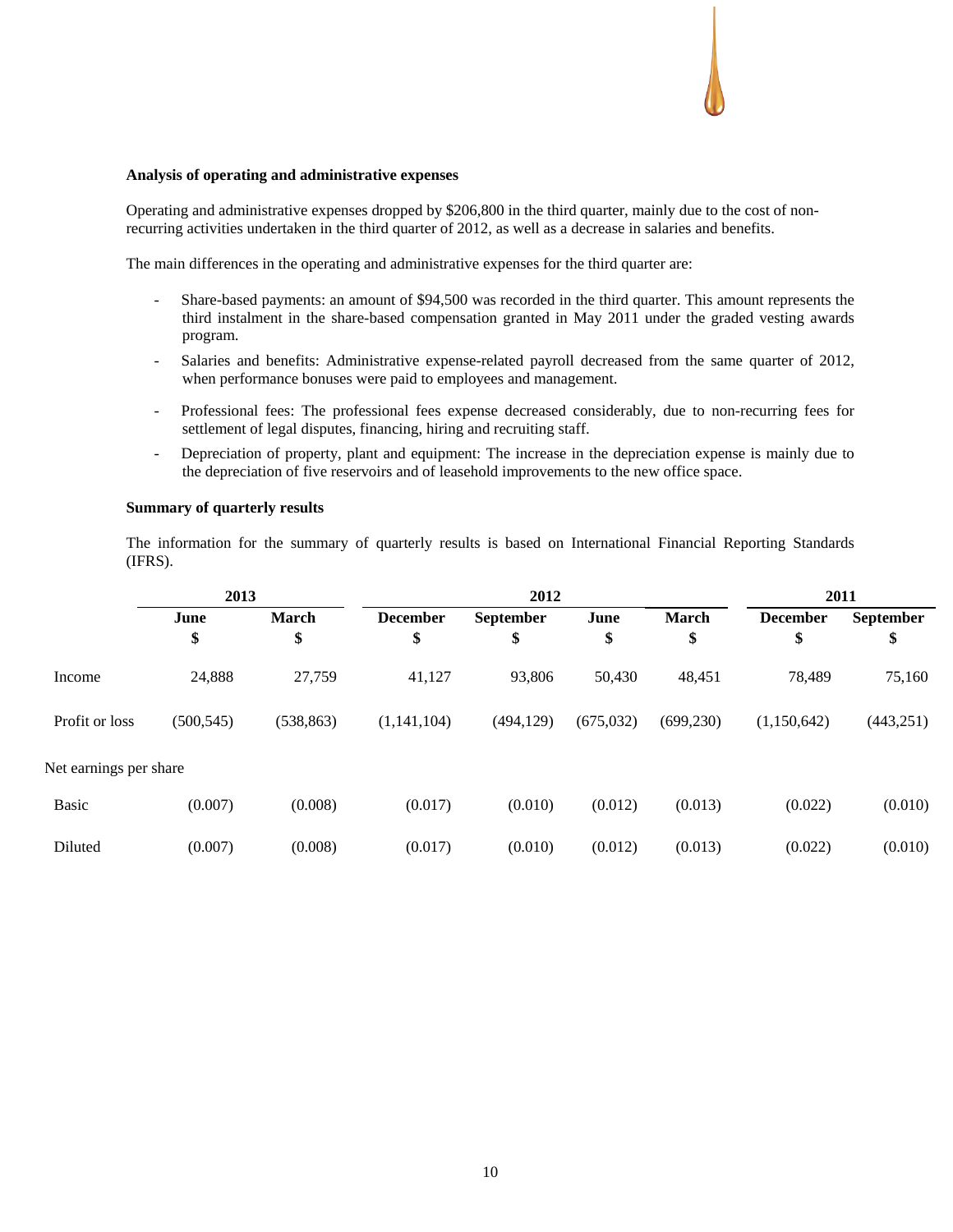Income essentially consists of interest earned and project revenue for each quarter. Operating and administrative expenses are fairly stable from quarter to quarter. The main changes in quarterly losses or earnings are explained as follows:

| $2011 -$ September | Restatement of all share-based payments for the year using the graded vesting method;<br>this restatement had a non-monetary impact of \$185,258; |
|--------------------|---------------------------------------------------------------------------------------------------------------------------------------------------|
| 2011 - December    | Recognition of share-based payment of \$558,992;                                                                                                  |
| 2012 - February    | Recognition of share-based payment of \$80,700;                                                                                                   |
| 2012 - December    | Recognition of share-based payment of \$913,906;                                                                                                  |
| 2013 - March       | Recognition of share-based payment of \$128,700;                                                                                                  |
| $2013 - May$       | Recognition of share-based payment of \$128,700.                                                                                                  |

# **Related party transactions**

The Company's related parties include other related parties and key management personnel, as described below.

Unless otherwise indicated, none of the transactions involve special terms or conditions and no guarantees were given or received. Outstanding balances are usually settled in cash.

# **Transactions with key management personnel**

Key management personnel remuneration includes the following expenses:

|                               | Nine-month period<br>ended<br><b>June 30,</b> |         |
|-------------------------------|-----------------------------------------------|---------|
|                               | 2013                                          | 2012    |
|                               | \$                                            | \$      |
| Short-term employee benefits: |                                               |         |
| Salaries and benefits         | 543,191                                       | 419,135 |
| Attendance fees               | 86,100                                        | 94,915  |
| Total short-term benefits     | 629,291                                       | 514,050 |
| Share-based payments          | 94,500                                        | 410,944 |
| Total remuneration            | 723,791                                       | 924,994 |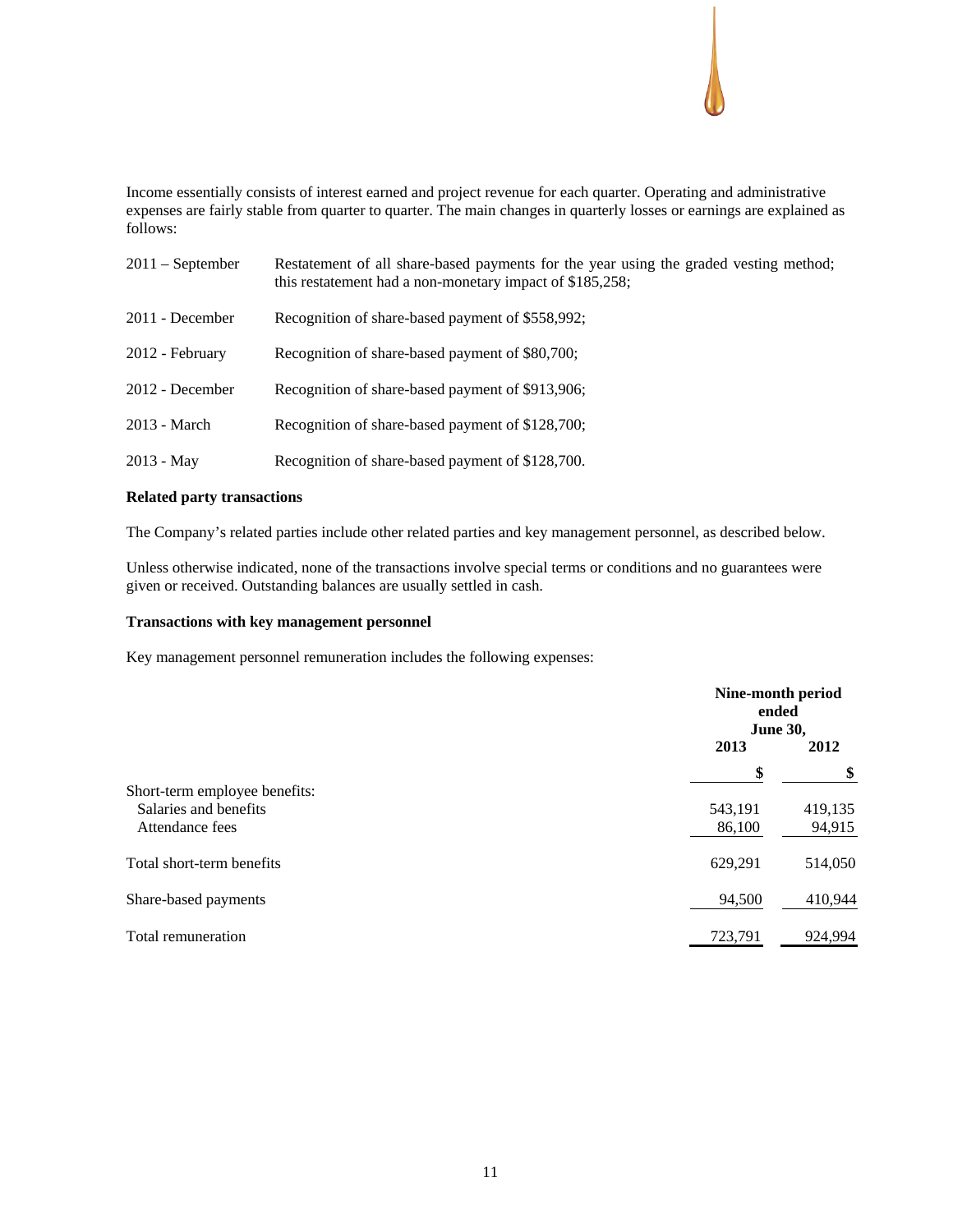During the 2013 reporting period, key management exercised 460,000 options (650,000 in 2012) granted under the share-based compensation plan. An amount of \$120,000 was granted to two managers under the loan program for the exercise of share options. The loans have a maximum term of nine months and bear interest at the Bank of Canada one-day rate.

# **Related parties**

Transactions were carried out with two companies whose main officer (holding a minority interest) also serves on Pétrolia's Board:

|                                                                       | Nine-month period ended<br><b>June 30,</b> |       |
|-----------------------------------------------------------------------|--------------------------------------------|-------|
|                                                                       | 2013                                       | 2012  |
| Statement of financial position:<br>Exploration and evaluation assets | 9.128                                      | 2.394 |
| Statement of comprehensive income:<br>Other expenses                  | 6,885                                      | 6,830 |

The balance due from these companies was \$4,631 at June 30, 2013 (June 30, 2012 – \$26,067).

The Company entered into the following transactions with a company whose director also sits on Pétrolia's board:

|                                    | Nine-month period<br>ended June 30, |       |
|------------------------------------|-------------------------------------|-------|
|                                    | 2013                                | 2012  |
| Statement of comprehensive income: |                                     |       |
| Salaries and benefits              | 1.206                               | 2,716 |
| Office supplies and transportation | 827                                 | 700   |

The balance due from this company was \$233 at June 30, 2013 (June 30, 2012 – \$2,900).

The Company entered into the following transactions with a close relative of a member of management, who provided services to the Company:

|                                  | Nine-month period ended<br><b>June 30,</b> |       |
|----------------------------------|--------------------------------------------|-------|
|                                  | 2013                                       | 2012  |
| Statement of financial position: |                                            |       |
| Property, plant and equipment    | $\overline{\phantom{0}}$                   | 8,607 |
| Office maintenance               |                                            | 4.806 |

The balance owing this supplier was \$0 at June 30, 2013 (June 30, 2012 – \$0).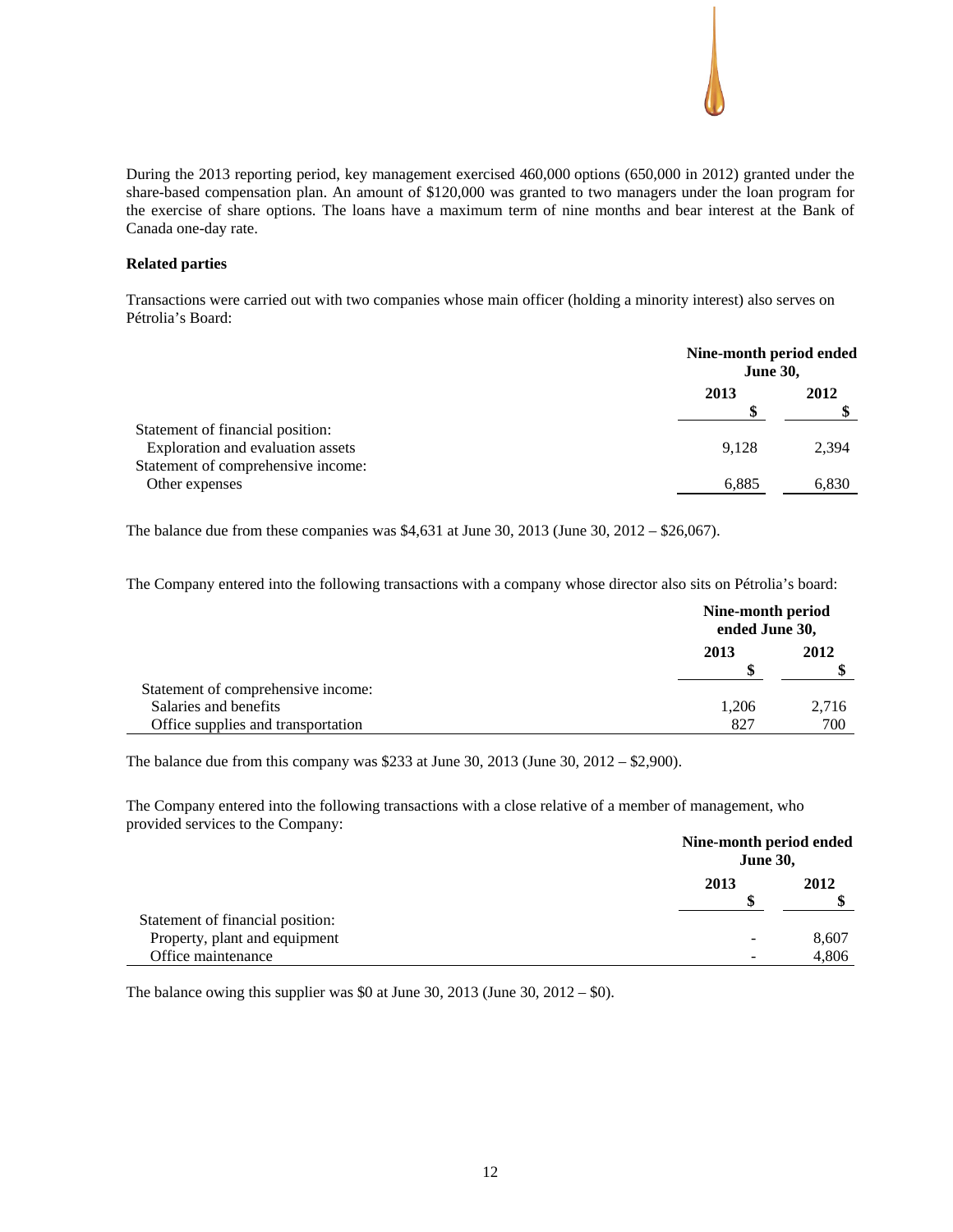

#### **Financial instrument disclosure**

#### **Risk management policy**

The Company's financial assets and liabilities expose it to various risks. The following analysis provides an assessment of the risks:

#### **Credit risk**

Financial instruments that potentially subject the Company to credit risk consist primarily of cash and cash equivalents and trade and other receivables. The Company's cash and cash equivalents are held with or are issued by first-class financial institutions. The majority of receivables are sums owed by governments, partners and related parties. Therefore, Management considers the risk of non-performance on these instruments to be very minimal.

#### **Liquidity risk**

Liquidity risk is the risk that the Company will be unable to meet its financial obligations as they fall due or do so only at excessive cost. The Company finances its growth by issuing shares and selling interests in some of its oil assets. One of Management's main financial objectives is to maintain an optimal level of liquidity by actively managing its exploration activities. All of the Company's financial liabilities have a maturity of less than one year.

#### **Market risk**

Market risk is the risk that the fair value or future cash flows of a financial instrument will fluctuate due to changes in market conditions. There are three types of market risk: interest rate risk, currency risk, and other price risks. The Company is exposed to interest rate risk.

a) Interest rate risk

Interest rate risk refers to the impact of interest rate fluctuations on the value of investments.

The Company is exposed to interest rate risk on its fixed-rate financial instruments. For the period ended June 30, 2013, an increase or decrease of 1% in the interest rates in effect at that date, with all other variables remaining equal, would have generated a profit or loss of \$31,768 (2012 – \$75,326).

#### **Fair value**

The fair value of investments is determined as follows:

Guaranteed investment certificates: Given their recent issuance, the fair value corresponds to their cost. Money market fund: Given its short-term maturity, the fair value corresponds to its cost. As regards the loan, the carrying value approximates the fair value due to the variable interest rate on the debt.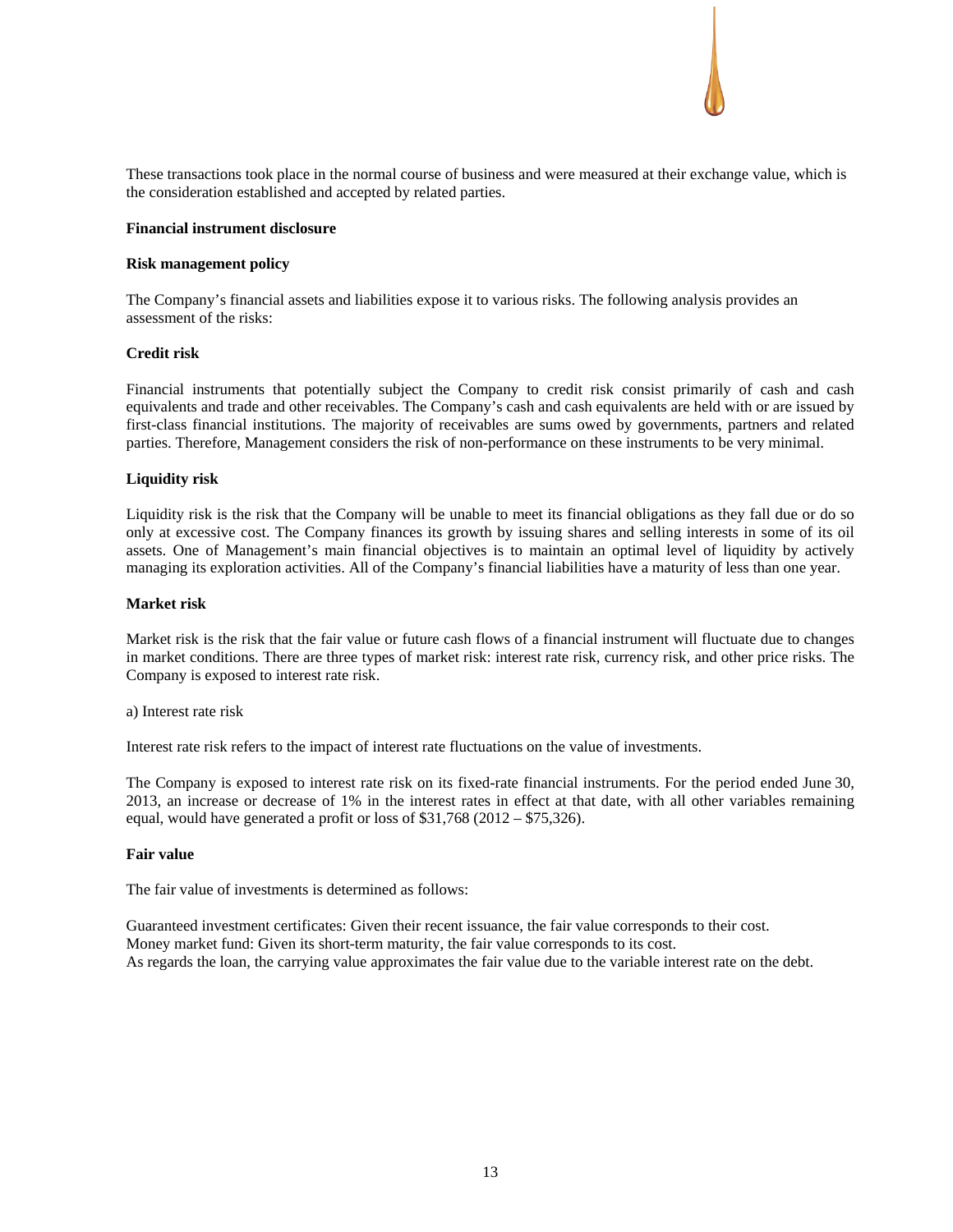

# Fair value hierarchy

Financial instruments recognized at fair value on the statement of financial position are classified using a fair value hierarchy that reflects the significance of the inputs used in making the fair value measurements. The three levels of the fair value hierarchy are:

Level 1– Quoted prices (unadjusted) in active markets for identical assets or liabilities: cash is found at this level.

Level 2 – Inputs other than quoted prices included within level 1 that are observable for the asset or liability, either directly (i.e. as prices) or indirectly (i.e. derived from prices): cash equivalents and investments are found at this level.

Level 3 – Inputs for the asset or liability that are not based on observable market data (unobservable inputs).

Determination of fair value and the resulting hierarchy requires the use of observable market data whenever available. The classification of a financial instrument in the hierarchy is based upon the lowest level of input that is significant to the measurement of fair value.

There was no transfer in the valuation of financial assets between levels 1 and 2 during the period.

#### **Judgments, estimates and assumptions**

For a complete description of the judgments, estimates and assumptions made by Management in the preparation of its annual financial statements, see Note 5 of the Financial Statements for the year ended September 30, 2012.

# **Future changes in accounting policies**

For a complete description of future changes in accounting policies, see Note 3 of the Financial Statements for the year ended September 30, 2012.

# **Significant accounting policies and transition to IFRS**

For a complete description and detailed presentation of the significant accounting policies used by the Company and the transition to IFRS, see Notes 4 and 26 of the Financial Statements for the year ended September 30, 2012.

# **Capital management**

For a complete description of the Company's capital management policy, see Note 20 of the Financial Statements for the year ended September 30, 2012.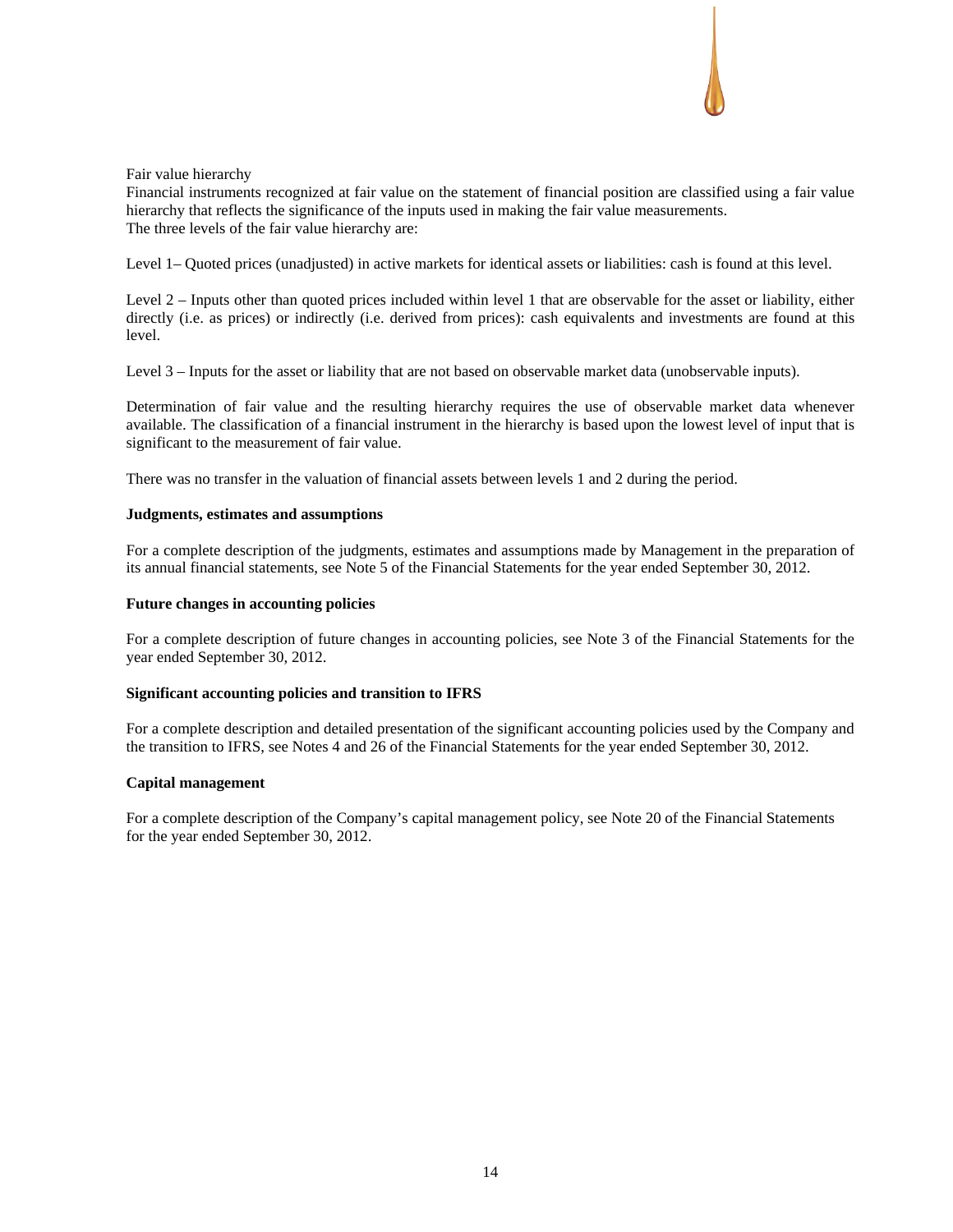# **Internal controls**

Given that the Company is an emerging issuer, the officers do not have to provide certification concerning disclosure controls and procedures and internal control over financial reporting as defined in Regulation 52-109.

The issuer's certifying officers are responsible for ensuring that processes are in place to provide them with sufficient knowledge to support the representations in the certificates, more specifically, that the documents filed on SEDAR are reliable. The officers will ensure that once the convergence process is completed, they will still be able to sign their certification.

#### **Other information**

#### a) Supplemental documents

Certain supplemental documents, including prior management reports and press releases, are available online at www.sedar.com in the documents section or on Pétrolia's website at www.petroliagaz.com.

b) Exploration expenses for the nine-month period ended June 30, 2013 are detailed as follows:

|                                      | Geology | <b>Geophys</b><br>ics | <b>Drilling</b> | <b>Analysi</b><br>S | <b>General</b><br>expenses | <b>Options</b> | <b>Site</b><br>mainten<br>ance | <b>Total</b> |
|--------------------------------------|---------|-----------------------|-----------------|---------------------|----------------------------|----------------|--------------------------------|--------------|
|                                      | \$      | \$                    | \$              | \$                  | \$                         | \$             | \$                             | \$           |
| Anticosti                            | 52,281  | 29,120                | 124,152         | 58,655              | 30,218                     |                |                                | 294,426      |
| Gastonguay                           | 56      |                       |                 |                     |                            |                |                                | 56           |
| Gaspésia<br>Marcel-Tremblay<br>Edgar | 1,556   | 1,520                 |                 |                     | 56                         |                |                                | 3,132        |
| Gaspé                                | 6,542   | 3,920                 |                 | 1,950               | 7,581                      |                |                                | 19,993       |
| Bourque                              | 7,564   | 4,160                 | 50,341          | 4,400               | 6,359                      |                |                                | 72,824       |
| Haldimand                            | 10,249  | 80                    | 92,612          |                     | 4,569                      |                | 16,865                         | 124,375      |
| Tar Point                            |         |                       |                 | $\overline{a}$      | 1,619                      |                |                                | 1,619        |
| Dalhousie                            |         |                       |                 |                     |                            |                |                                |              |
|                                      | 78,248  | 38,800                | 267,105         | 65,005              | 50,402                     | ٠              | 16,865                         | 516,425      |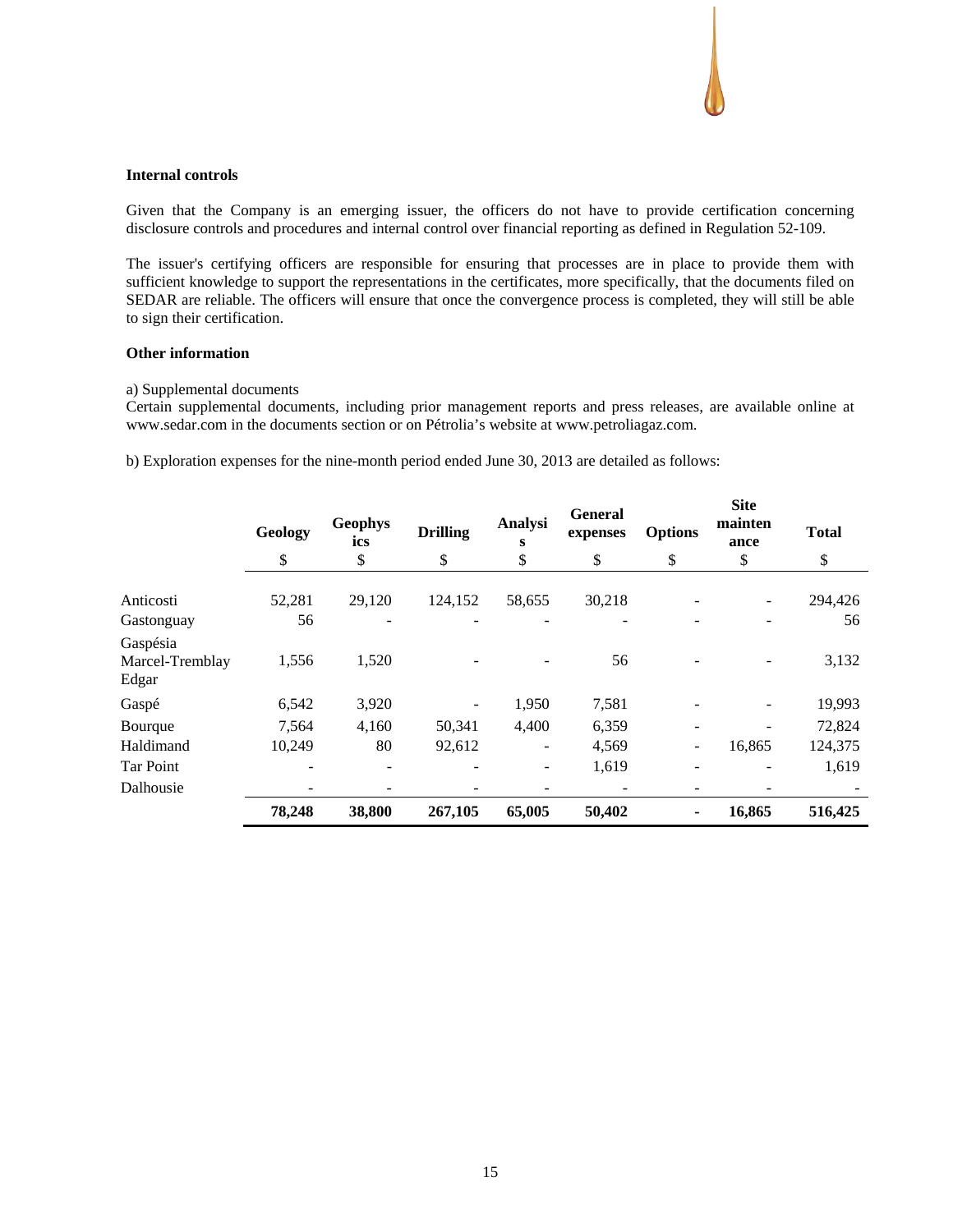|                                      | Geology          | <b>Geophys</b><br>ics | <b>Drilling</b>   | Analysi<br>s | <b>General</b><br>expenses | <b>Options</b>                    | <b>Site</b><br>mainte<br>nance             | <b>Total</b>       |
|--------------------------------------|------------------|-----------------------|-------------------|--------------|----------------------------|-----------------------------------|--------------------------------------------|--------------------|
|                                      | \$               | \$                    | \$                | \$           | \$                         | \$                                | \$                                         | \$                 |
| Anticosti<br>Gastonguay              | 27,229<br>320    | 38,135<br>۰           | 1,280             | 8,160        | 1,920                      | $\qquad \qquad -$                 | $\overline{\phantom{a}}$<br>$\overline{a}$ | 76,724<br>320      |
| Gaspésia<br>Marcel-Tremblay<br>Edgar | 2,389            | 8,095                 |                   |              | 231                        |                                   | $\overline{\phantom{a}}$                   | 10,715             |
| Gaspé                                | 30,062           | 9,678                 | 2,264             |              | 28,049                     | $\qquad \qquad \blacksquare$      | 84                                         | 70,137             |
| Bourque<br>Haldimand                 | 29,700<br>11,420 | 720<br>20,604         | 70,171<br>131,047 | -            | 6,803                      | $\qquad \qquad \blacksquare$<br>۰ | 8<br>56,726                                | 100,599<br>266,600 |
| <b>Tar Point</b>                     | 174              | ۰                     | (2,102)           |              | 728                        | $\qquad \qquad \blacksquare$      | ٠                                          | (1,200)            |
| Dalhousie                            | 101,294          | 77,232                | 202,660           | 8,160        | 37,731                     | $\blacksquare$                    | 56,818                                     | 483,895            |

#### Exploration expenses for the nine-month period ended June 30, 2012 are detailed as follows:

c) *Information on shares issued, share options and warrants as at August 22, 2013:*

Common shares**:** 69,431,372 shares have been issued and are outstanding.

Share options outstanding: The share options granted to directors, members of senior management, employees and service providers are as follows:

- 60,000 options exercisable at a price of \$0.74 per share until May 21, 2014
- 270,000 options exercisable at a price of \$0.89 per share until February 25, 2015
- 100,000 options exercisable at a price of \$0.70 per share until July 11, 2015
- 672,500 options exercisable at a price of \$0.50 per share until December 8, 2015
- 75,000 options exercisable at a price of \$1.31 per share until February 25, 2016
- 500,000 options exercisable at a price of \$1.69 per share until May 18, 2016
- 1,266,000 options exercisable at a price of \$1.52 per share until December 4, 2016
- 75,000 options exercisable at a price of \$1.51 per share until February 22, 2017
- 2,220,000 options exercisable at a price of \$1.02 per share until February 22, 2017